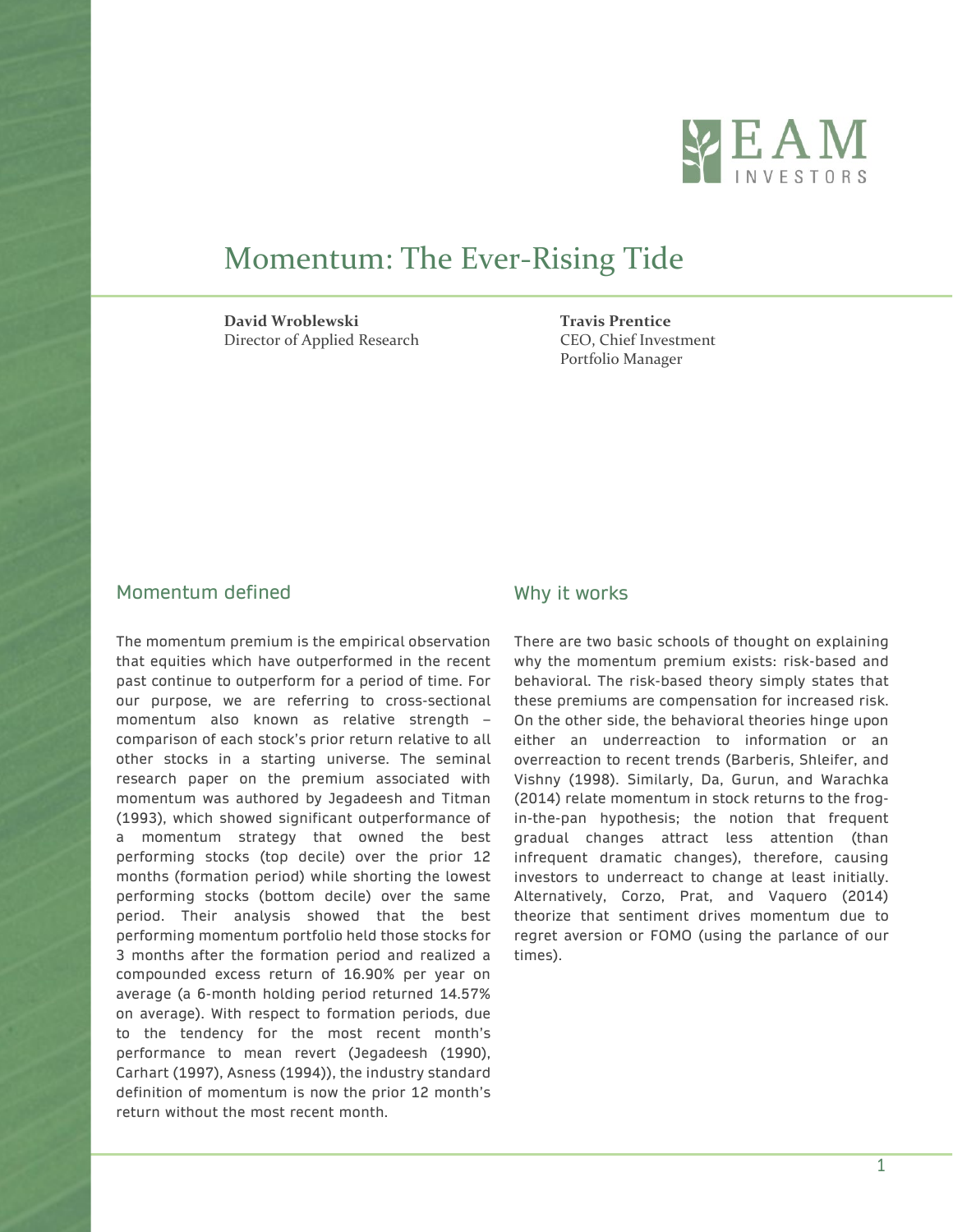## Who cares?

### The momentum premium is robust

Momentum is important for investors to be aware of because its premium is robust. In addition to Jegadeesh and Titman (1993) which showed significant alpha exists with momentum, our own analysis showed similar results. Using data from Ken French's website, we compare in Table 1, Panel A, the strength of the return streams of a top decile, long-only momentum portfolio versus the Russell 3000 Index and other standard stand-alone factor strategies. Momentum has the highest annualized return (by far) and the highest information ratio of the stand-alone strategies. In fact, momentum exhibits a higher annualized return with lower volatility than value. We find similar results in global markets.

### Table 1, Panel A: US Performance and Statistics of the Stand-Alone Long-Only Strategies  $J$ anuary 1985 – June 2021

|                              | $\mu$ and $\mu$ $\mu$ $\mu$ $\sigma$ $\mu$ $\sigma$ $\mu$ |        |             |          |        |         |
|------------------------------|-----------------------------------------------------------|--------|-------------|----------|--------|---------|
|                              | Russell 3000                                              | Value  | <b>Size</b> | Momentum | Growth | Quality |
| Return (Annualized)          | 11.80%                                                    | 12.49% | 11.22%      | 16.10%   | 12.05% | 13.50%  |
| Volatility (Annualized)      | 15.35%                                                    | 22.11% | 21.09%      | 20.92%   | 17.11% | 15.52%  |
| Tracking Error (to R3000)    | --                                                        | 12.80% | 14.22%      | 12.12%   | 6.22%  | 5.53%   |
| Sharpe Ratio                 | 0.56                                                      | 0.42   | 0.38        | 0.62     | 0.52   | 0.67    |
| Information Ratio (to R3000) | $\qquad \qquad -$                                         | 0.05   | $-0.04$     | 0.36     | 0.04   | 0.31    |

Fama-French historical returns are calculated using data from Ken French's website, and the corresponding Russell 3000 Index returns are from FTSE Russell. The time period covered is January 1985 through June 2021. The factors displayed are referenced by Ken French as follows: Value (Book/Market– top decile), Low Size (Size - bottom decile), Momentum (top decile), Growth (Book/Market – bottom decile), and Quality (Operating Profitability – top decile). Please see Important Disclosures at the end of this document.

### Table 1, Panel B: Global Performance and Statistics of the Stand-Alone Long-Only Strategies  $\frac{1}{2}$  June 1994 –  $\frac{1}{2}$  July 2021

|                                      | $1011C$ 1994 $1017$ 2021 |        |             |          |         |         |  |
|--------------------------------------|--------------------------|--------|-------------|----------|---------|---------|--|
|                                      | <b>MSCI ACWI IMI</b>     | Value  | <b>Size</b> | Momentum | Growth  | Quality |  |
| Return (Annualized)                  | 8.21%                    | 9.25%  | 8.77%       | 12.47%   | 6.72%   | 10.86%  |  |
| Volatility (Annualized)              | 15,38%                   | 16.09% | 16.46%      | 16.44%   | 16.81%  | 15.05%  |  |
| Tracking Error (to MSCI ACWI IMI)    | $\overline{\phantom{a}}$ | 5.54%  | 6.05%       | 6.93%    | 5.00%   | 3.23%   |  |
| <b>Sharpe Ratio</b>                  | 0.39                     | 0.44   | 0.40        | 0.62     | 0.27    | 0.57    |  |
| Information Ratio (to MSCI ACWI IMI) | $- -$                    | 0.19   | 0.09        | 0.61     | $-0.30$ | 0.82    |  |

Fama-French International historical returns are calculated using data from Ken French's website, and the corresponding MSCI ACWI IMI returns are from MSCI. The time period covered is June 1994 through July 2021. The factors displayed are referenced by Ken French as follows: Value (High Book/Market), Low Size (Small Cap.), Momentum (High Prior Return), Growth (Low Book/Market), and Quality (High Operating Profitability). The Global portfolios are formed with using a Developed markets weight of 90%, and an Emerging markets weight of 10%. Please see Important Disclosures at the end of this document.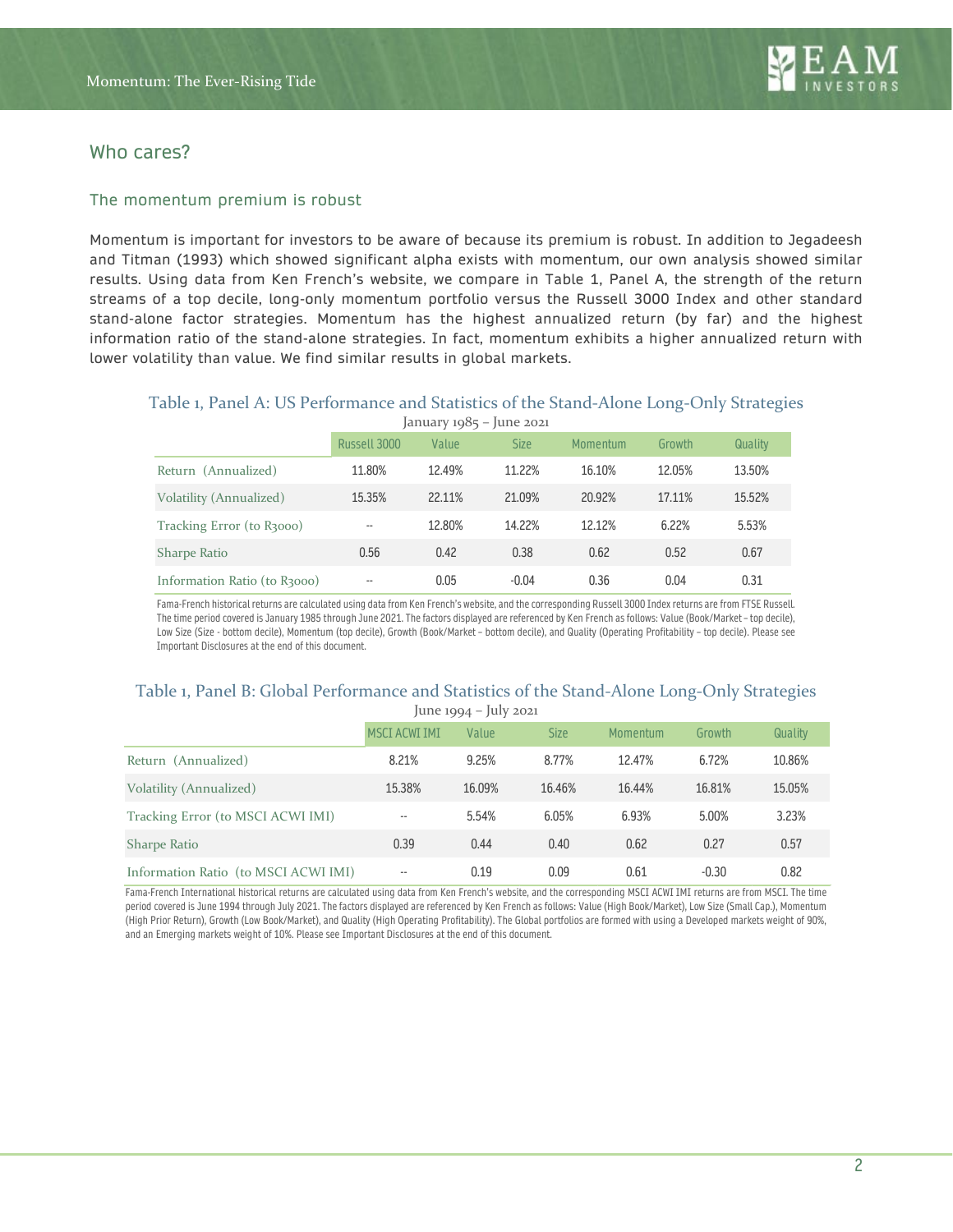### The momentum premium is persistent

Along with its significant excess returns, the momentum premium displays remarkable persistence. Within equity markets, Geczy and Samonov (2016) show that the outperformance of momentum strategies has existed for at least two-hundred years, while Chabot, Ghysels, and Jagannathan (2008) show the momentum premium existed at least back to the Victorian era. Whatever the period analyzed, it is safe to say that momentum has been around for quite some time.

Further in more modern times, Figure 1 displays our analysis again using Ken French's dataset. We show the cumulative growth of momentum versus the Russell 3000 Index and other standard stand-alone strategies, displaying the same long-term resiliency. Again, similar results in global markets.



Figure 1, Panel A: Cumulative Growth of US Stand-Alone Strategies

Figure 1, Panel B: Cumulative Growth of Global Stand-Alone Strategies



Source: Fama-French, MSCI. Please see Important Disclosures at the end of this document.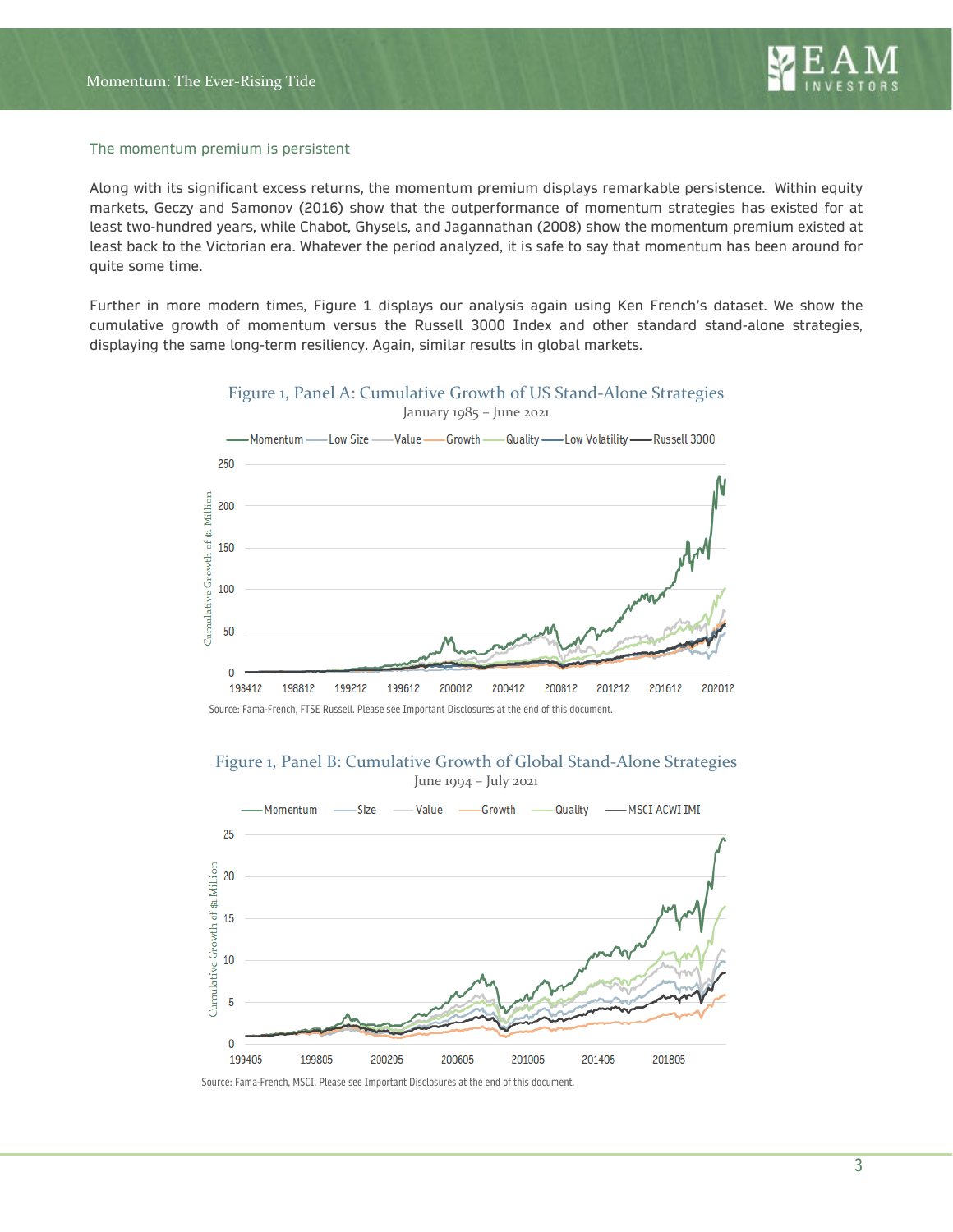### The momentum premium is pervasive

In addition to its persistence and significance, the momentum premium permeates most asset classes. Asness, Moskowitz, and Pedersen (2013) show that momentum works across multiple asset classes including global equities, country equity index futures, government bonds, currencies, and commodity futures. Further, Geczy and Samonov (2017) cite the same phenomenon of momentum working for 215 years across multiple asset classes.

### How to use momentum

Given momentum's strength, persistence, and pervasiveness, Fama and French (2008) declared momentum as "the premier market anomaly". Higher returns are great, but all factors/styles go through their periods of underperformance. Therefore, when building active portfolios, investors should be exposed to premiums that reward the risk by themselves, and also diversify their bets effectively. In this regard, Table 2 depicts return correlations (using Axioma) of common factors, showing the significant negative correlation that exists between value and momentum. Interestingly, momentum looks to be a better diversifier (with a higher annualized return) to value than that of growth, a departure to pure style box (value, core, growth) investing. Further, although momentum maintains a positive correlation to growth, its correlation is rather mild, showing differentiation from traditional growth.

### Table 2, Panel A: Axioma US Factor Return Correlations

|                      | Growth | Value   | <b>Size</b> | Profitability |
|----------------------|--------|---------|-------------|---------------|
| Medium-Term Momentum | 0.22   | $-0.43$ | 0.05        | $-0.11$       |
| Growth               |        | $-0.27$ | $-0.05$     | $-0.10$       |
| Value                |        |         | $-0.12$     | 0.06          |
| <b>Size</b>          |        |         |             | 0.18          |

January 1985 – June 2021

Axioma data is from the Axioma US Fundamental Equity Risk Model (Jan. 1985 – June 2021). The correlation coefficients that are significant at the 99% level are in bold.

### Table 2, Panel B: Axioma World-Wide Factor Return Correlations June 1997 – July 2021

| Growth | Value   | <b>Size</b> | Profitability |  |  |
|--------|---------|-------------|---------------|--|--|
| 0.08   | $-0.55$ | 0.11        | $-0.09$       |  |  |
|        | $-0.24$ | $-0.24$     | $-0.36$       |  |  |
|        |         | $-0.03$     | 0.19          |  |  |
|        |         |             | 0.25          |  |  |
|        |         |             | .             |  |  |

Axioma data is from the Axioma World-Wide Fundamental Equity Risk Model (June 1997 – June 2021). The correlation coefficients that are significant at the 99% level are in bold.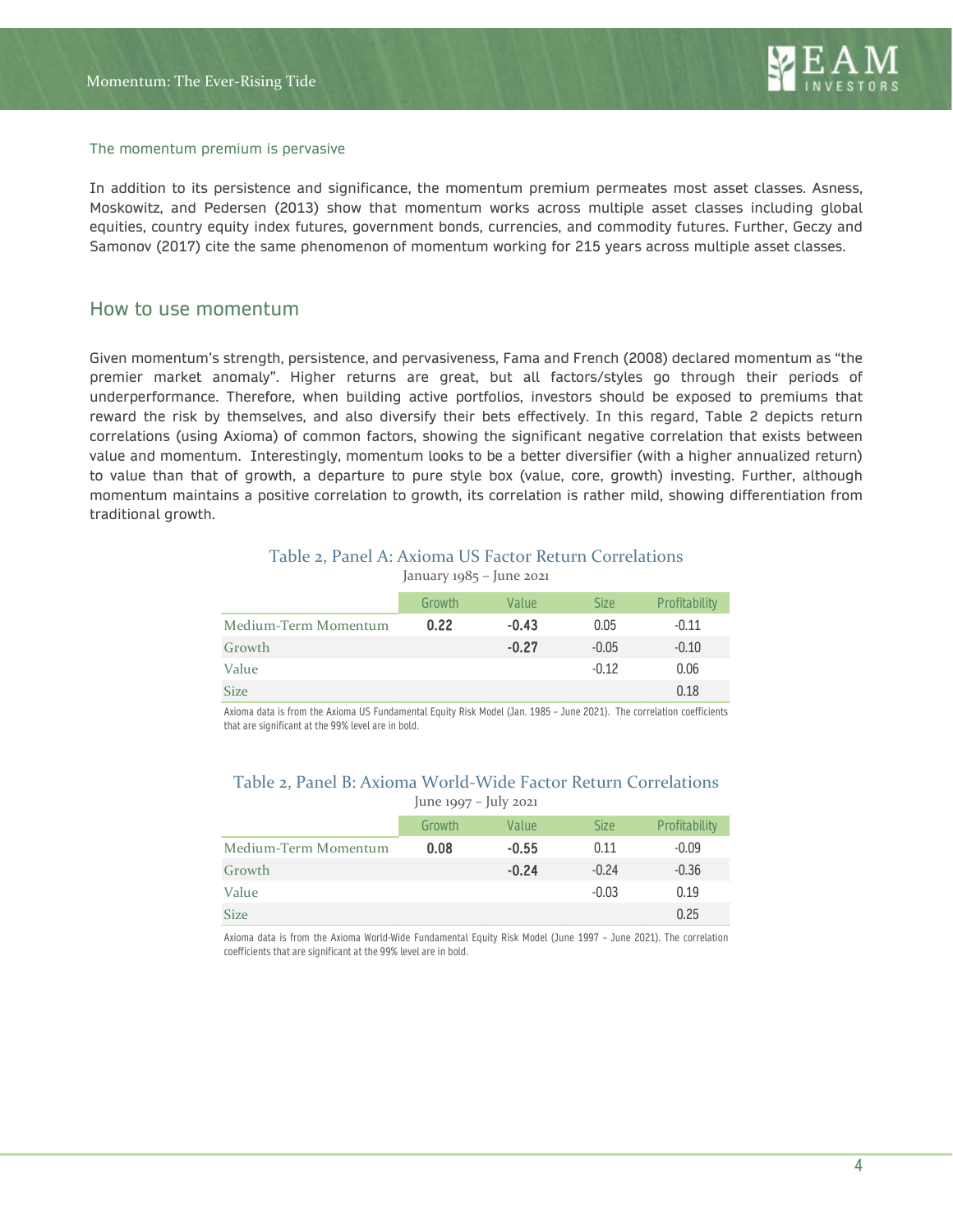In fact, Asness, Moskowitz, and Pedersen (2013) find that the value-momentum combination outperforms either value or momentum by itself in every market over time. Similarly, using Ken French's datasets, we find that combining momentum and value lowers the volatility and the tracking error, while preserving both the Sharpe and information ratios, compared to either momentum or value by itself (see Table 3 and Figure 2).

| January $1985 -$ June 2021   |              |          |        |                |  |
|------------------------------|--------------|----------|--------|----------------|--|
|                              | Russell 3000 | Momentum | Value  | Momentum/Value |  |
| Return (Annualized)          | 11.80%       | 16.10%   | 12.49% | 14.77%         |  |
| Volatility (Annualized)      | 15.35%       | 20.92%   | 22.11% | 19.48%         |  |
| Tracking Error (to R3000)    | --           | 12.12%   | 12.80% | 8.45%          |  |
| <b>Sharpe Ratio</b>          | 0.56         | 0.62     | 0.42   | 0.60           |  |
| Information Ratio (to R3000) | $- -$        | 0.36     | 0.05   | 0.35           |  |

## Table 3, Panel A: US Performance and Statistics of the Combined and Stand-Alone Strategies

Source: Fama-French, FTSE Russell. The Momentum/Value strategy represents a portfolio weighted 50%/50%, rebalanced monthly, and comprised of the Fama-French momentum and value monthly return streams. Please see Important Disclosures at the end of this document.

### Table 3, Panel B: Global Performance and Statistics of the Combined and Stand-Alone Strategies June 1994 – July 2021

|                                      | .                    |          |        |                |
|--------------------------------------|----------------------|----------|--------|----------------|
|                                      | <b>MSCI ACWI IMI</b> | Momentum | Value  | Momentum/Value |
| Return (Annualized)                  | 8.21%                | 12.47%   | 9.25%  | 10.95%         |
| Volatility (Annualized)              | 15,38%               | 16.44%   | 16.09% | 15.68%         |
| Tracking Error (to MSCI ACWI IMI)    | $- -$                | 6.93%    | 5.54%  | 4.53%          |
| <b>Sharpe Ratio</b>                  | 0.39                 | 0.62     | 0.44   | 0.56           |
| Information Ratio (to MSCI ACWI IMI) | $- -$                | 0.61     | 0.19   | 0.61           |

Source: Fama-French, MSCI. The Momentum/Value strategy represents a portfolio weighted 50%/50%, rebalanced monthly, and comprised of the Fama-French momentum and value monthly return streams. Please see Important Disclosures at the end of this document.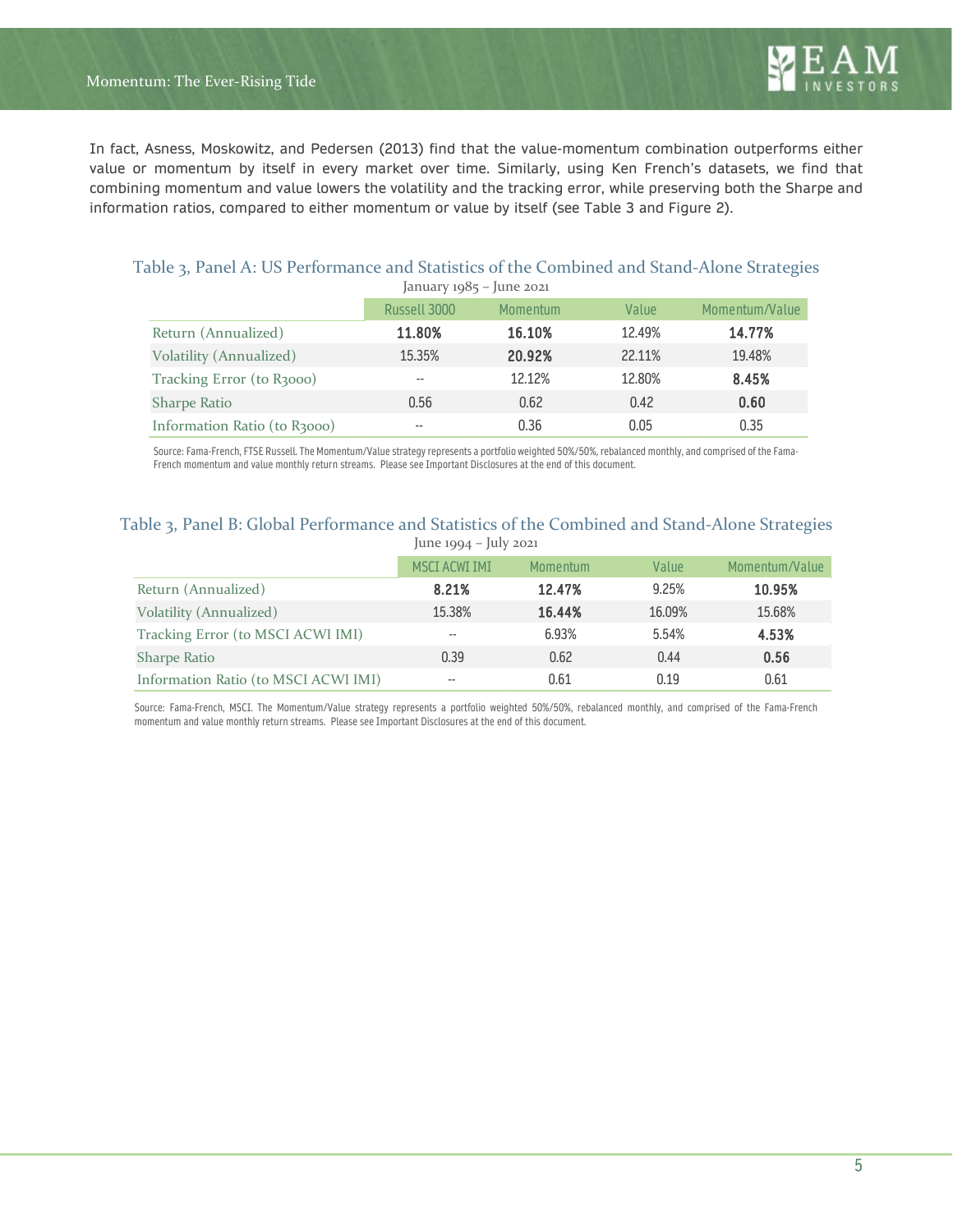

## Figure 2, Panel A: US Compound Annual Growth Rates versus the Standard Deviation of Returns

January 1985 – June 2021



Source: Fama-French, FTSE Russell. The Momentum/Value strategy represents a portfolio weighted 50%/50%, rebalanced monthly, and comprised of the Fama-French momentum and value monthly return streams. Please see Important Disclosures at the end of this document.

Figure 2, Panel B: Global Compound Annual Growth Rates versus the Standard Deviation of Returns June 1994 – July 2021



Source: Fama-French, MSCI. The Momentum/Value strategy represents a portfolio weighted 50%/50%, rebalanced monthly, and comprised of the Fama-French momentum and value monthly return streams. Please see Important Disclosures at the end of this document.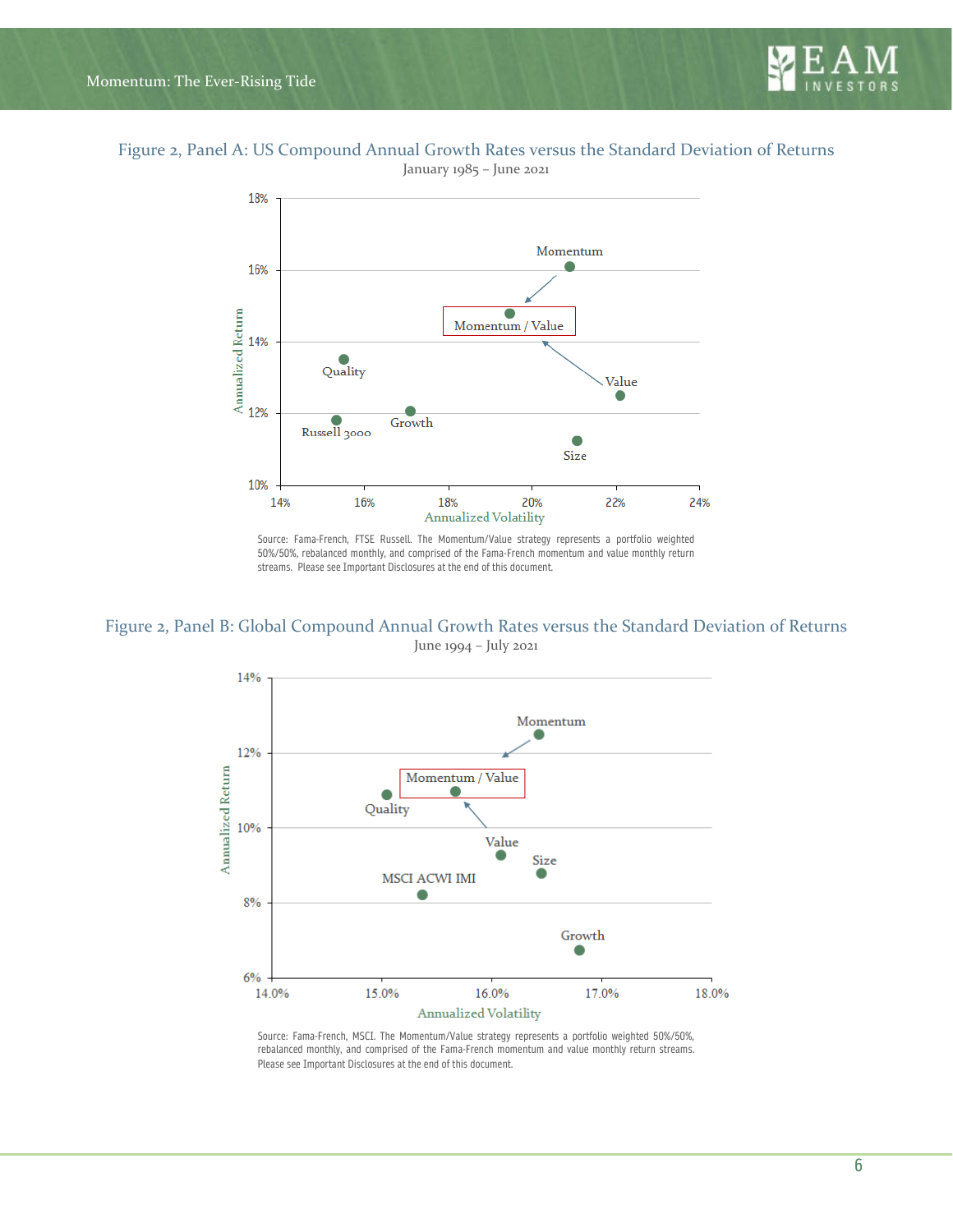## What's the catch?

While momentum may be simple in theory, the premium is difficult for investors to harvest in practice. For starters, as with any consistent strategy, there will be periods of underperformance. In momentum's case, they tend to be relatively short, but sharp. Daniel and Moskowitz (2016) show that during periods of high market volatility, which follow a market decline, sharp market/trend reversals cause momentum strategies to be susceptible to crashes. However, combining momentum with value, allows one to minimize the damage of those types of crashes. In addition, to harvest the momentum premium sustainably, a practitioner must turnover portfolio holdings more frequently than other strategies. Jegadeesh and Titman (1993) point out that the out-performance of momentum strategies tends to decay after the first year holding period. Further, they note that to execute a consistently successful momentum strategy, one needs close to 170% turnover per year. Obviously, higher turnover places implementation costs, strategy capacity, and rebalancing frequency as important considerations before investing. Despite these considerations, Frazzini, Israel, and Moskowitz (2012) provide evidence in favor of success in implementing momentum strategies and argue that premium is robust enough to survive trading costs. Still, there can be no doubt that specialized skill is required for an investment manager to deliver on the momentum premium.

## **Conclusion**

In our research and that of others, we find the momentum premium to be robust, persistent, and pervasive. Although differing opinions exist about why the momentum premium works, there is no denying its empirical power. Further, given existing excess return correlations between momentum and value, combining these two factors can effectively diversify a portfolio, while maintaining exposure to positively paying premiums. Successful implementation of momentumbased strategies in practice requires specialized skill to survive implementation costs and manage risks. Still, one cannot escape the prominence of the momentum premium. Thus, upon research of the momentum premium, *past performance may in fact be indicative of future returns.*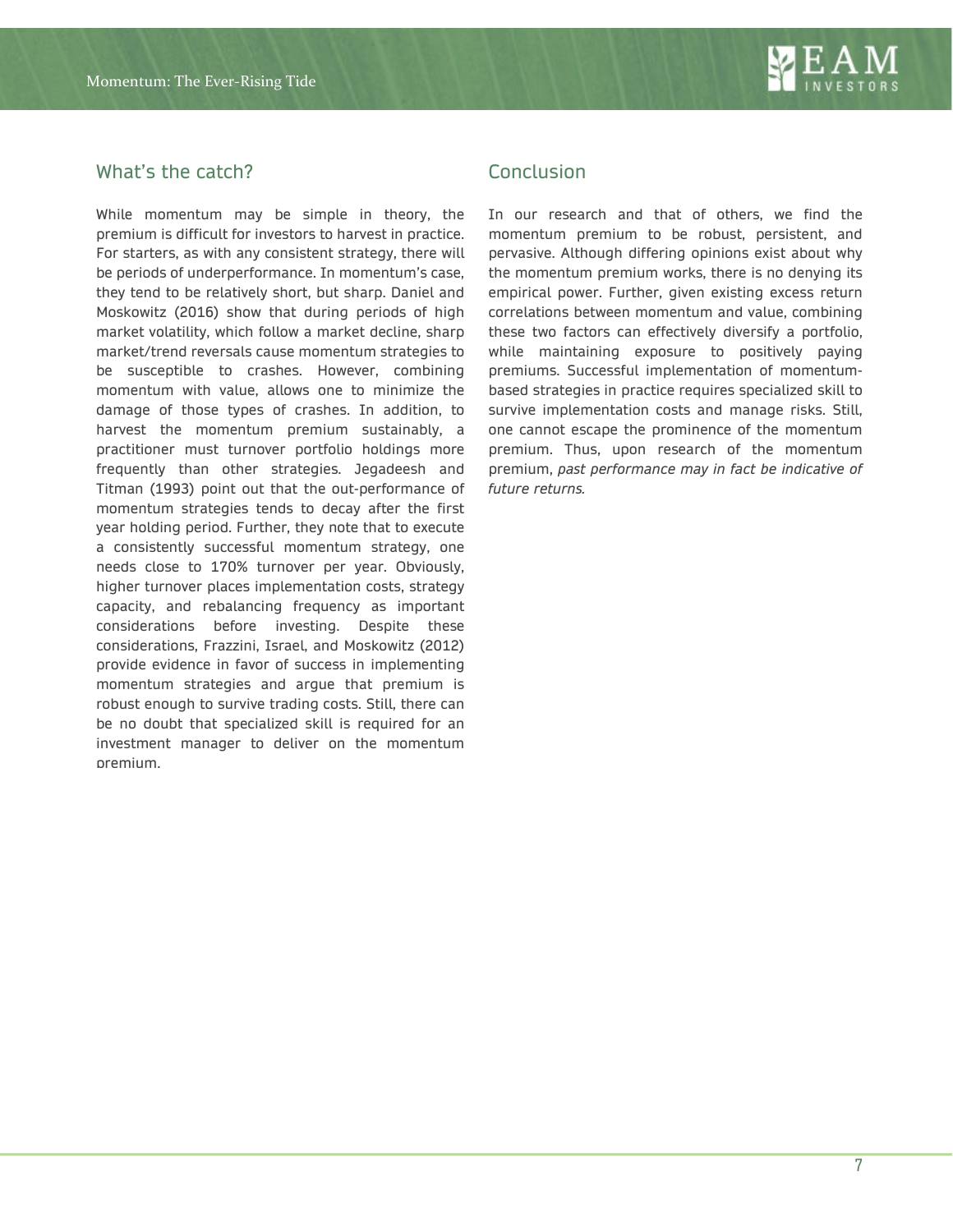## About EAM

EAM Investors is solely focused on delivering alpha for clients in global equity markets. Our Informed Momentum approach to investing combines stock selection, tailored risk management, and efficient implementation to effectively deliver the momentum premium. This investment process is the foundation of our firm and is applied consistently across all our strategies. For our clients, we deliver persistent risk exposures, resulting in more consistent and predictable alpha.

## About the Authors

## **David Wroblewski, PhD**

David joined EAM as Director of Applied Research in 2021. He has over thirteen years of investment experience. Prior to joining EAM, David was Director of Research at Denali Advisors, an institutional equity manager with US and Non-US strategies. He has additional experience in research and risk management from Nicholas-Applegate Capital Management. He also serves as an Adjunct Instructor in the Department of Mathematics at San Diego City College. David received a Ph.D. in Mathematics at the University of California, San Diego, a Master of Science in Applied Mathematics and a Bachelor of Science in Applied Mathematics from California State University, San Diego. David has published papers in the Journal of Investment Management, Financial Analyst Journal, and Applied Economics, among other financial publications. He has been awarded the "Harry M. Markowitz, Special Distinction Award" from The Journal of Investment Management.

## **Travis Prentice**

Travis is CEO and Chief Investment Officer of EAM Investors, a firm he co-founded in 2007. In addition, he is Portfolio Manager for EAM's US and Global strategies. Prior to founding EAM, Travis was a Partner, Managing Director and Portfolio Manager with Nicholas-Applegate Capital Management where he had lead portfolio management responsibilities for their Micro and Ultra Micro Cap investment strategies and a senior role in the firm's US Micro/Emerging Growth team. Travis has 23 years of institutional investment experience specializing in small and micro cap equities. He holds an MBA from San Diego State University and a BA in Economics and a BA in Psychology from the University of Arizona.

### Important Disclosures

The information provided here is for general informational purposes only and should not be considered an individualized recommendation or personalized investment advice. The investment strategies mentioned here may not be suitable for everyone. Each investor needs to review an investment strategy for his or her own particular situation before making any investment decision. All expressions of opinion are subject to change without notice in reaction to shifting market conditions. Data contained herein from third-party providers is obtained from what are considered reliable sources. However, its accuracy, completeness or reliability cannot be guaranteed. Supporting documentation for any claims or statistical information is available upon request. Investing involves risk including loss of principal. Past performance is no guarantee of future results and the opinions presented cannot be viewed as an indicator of future performance.

The Russell 3000 Index measures the performance of the 3,000 largest publicly traded companies in the U.S., representing the majority of the U.S. investable equity market. It is a market-capitalization weighted index. It is unmanaged, does not incur management fees, costs and expenses and cannot be invested in directly. The U.S. Dollar is the currency used to express performance.

The MSCI ACWI IMI Index captures large, mid and small cap representation across 23 Developed Markets and 27 Emerging Markets countries, covering 99% of the global equity investment opportunity set. It is a market-capitalization weighted index. It is unmanaged, does not incur management fees, costs and expenses and cannot be invested in directly. The U.S. Dollar is the currency used to express performance.